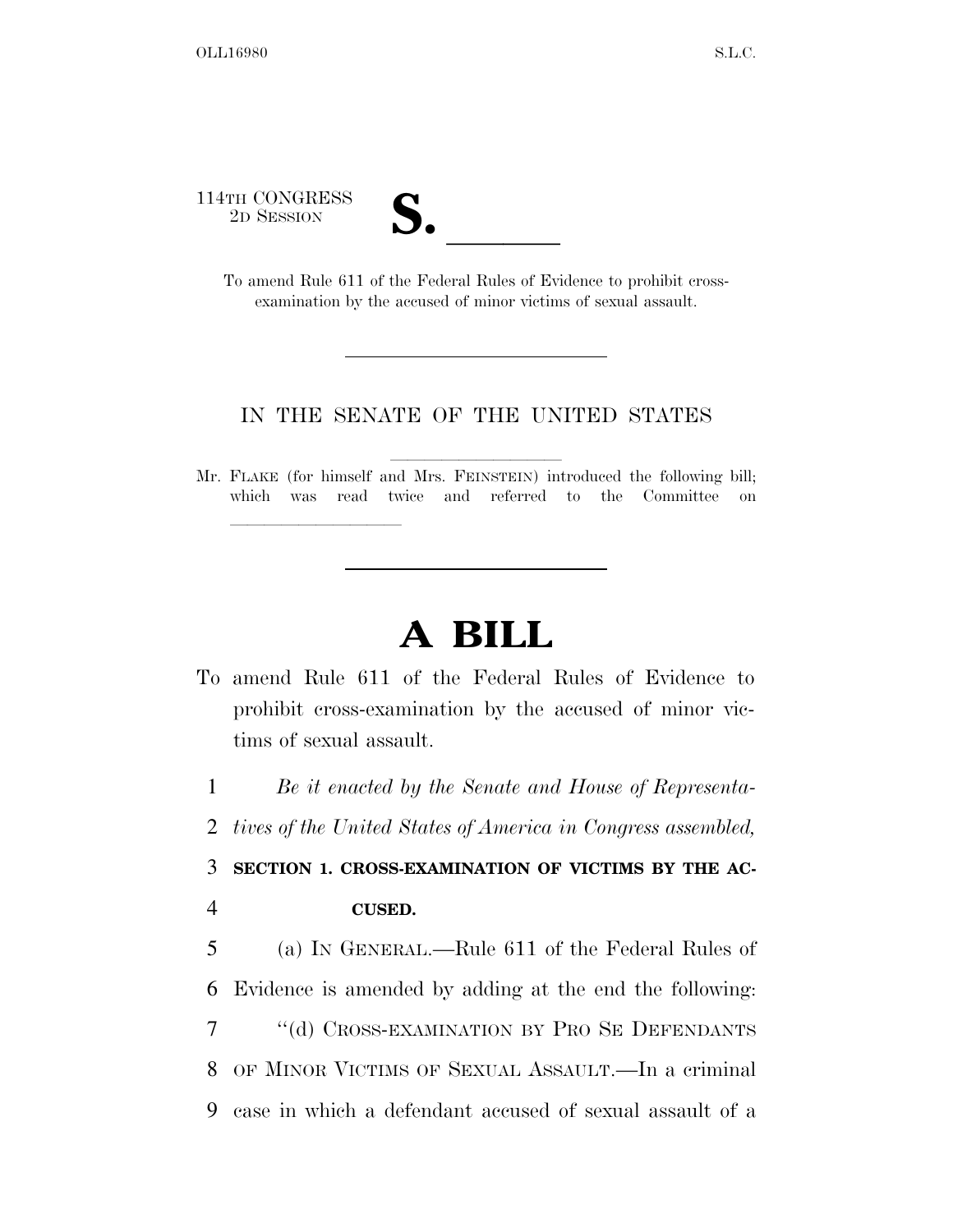OLL16980 S.L.C.

| 1              | minor represents himself or herself pro se, upon applica-       |
|----------------|-----------------------------------------------------------------|
| 2              | tion by the prosecutor, the minor, or the minor's rep-          |
| 3              | resentative, cross-examination of the minor—                    |
| $\overline{4}$ | $\lq(1)$ shall not be conducted by the defendant                |
| 5              | unless the court finds that it is necessitated by ex-           |
| 6              | ceptional circumstances to protect the constitutional           |
| 7              | rights of the defendant; and                                    |
| 8              | $\lq(2)$ shall instead be conducted by an attorney              |
| 9              | for the defendant under the supervision of the court.           |
| 10             | "(e) DEFINITIONS.—In this rule—                                 |
| 11             | $\lq(1)$ the term 'minor' means an individual                   |
| 12             | under the age of $18$ ;                                         |
| 13             | $\cdot\cdot\cdot(2)$ the term 'sexual assault of a minor' means |
| 14             | a crime under federal law involving-                            |
| 15             | $\lq\lq$ any conduct—                                           |
| 16             | "(i) prohibited under section $1591$ or                         |
| 17             | chapter 109A, 110, or 117 of title 18,                          |
| 18             | United States Code; or                                          |
| 19             | "(ii) described in paragraphs<br>(2)                            |
| 20             | through $(5)$ of Rule $413(d)$ ; and                            |
| 21             | $\lq\lq$ (B) a victim who is a minor; and                       |
| 22             | $\lq(3)$ the term 'victim' means a person directly              |
| 23             | and proximately harmed as a result of the commis-               |
| 24             | sion of an offense.".                                           |